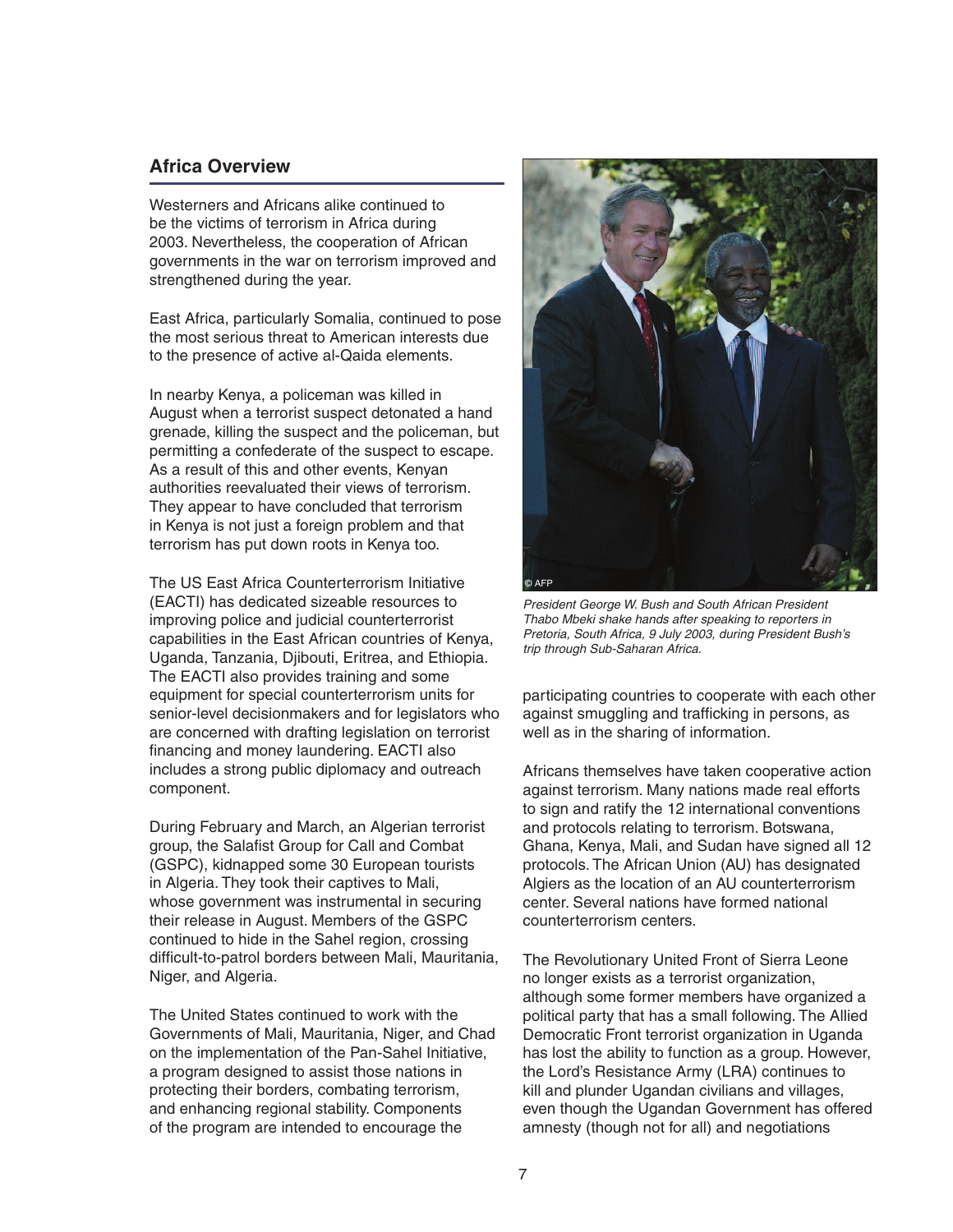with the group. Sudan appears to have cut off the supplies for the LRA in large part. Sudan itself remains one of seven state sponsors of terrorism, however, and is discussed in the state sponsorship section of this report.

### **Angola**

With a year having passed since the final peace agreement ending the Angolan civil war, Angola has made limited progress in reconstruction and national reconciliation. As a nonpermanent member of the United Nations Security Council, Angola actively supported UN antiterrorism efforts. It has publicly condemned acts of international terrorism and has worked domestically to strengthen immigration and border controls. In the past, Cabindan separatists have kidnapped Westerners, including an American citizen in 1990; however, there were no reports of terrorist incidents in Angola this year.

# **Djibouti**

Djibouti, a staunch supporter in the global war on terrorism and a member of the Arab League, has taken a strong stand against international terrorist organizations and individuals. Djibouti hosts the only US military base in Sub-Saharan Africa. In addition to US forces, it hosts Coalition forces from four other countries including France, Germany, Spain, and Italy. There were no confirmed acts of domestic or transnational terrorism in Djibouti in 2003, but the Government took extraordinary measures from its limited resources to try and ensure the safety and security of Westerners posted in Djibouti. The Government also began an aggressive immigration campaign to remove illegal aliens from Djibouti in an attempt to weed out potential terrorists. The Government also has closed down terrorist-linked financial institutions and shared security information on possible terrorist activity in the region. The counterterrorism committee under President Guelleh moved to enhance coordination and action on information concerning terrorist organizations.

In October 2002, the United States established the Combined Joint Task Force—Horn of Africa (CJTF—HOA). Based in Djibouti, CJTF—HOA coordinates Coalition counterterrorism operations in six East African countries and Yemen.

Djibouti is a party to three of the 12 international conventions and protocols relating to terrorism and signed the Convention for the Suppression of the Financing of Terrorism on 15 November 2001.

### **Ethiopia**

Ethiopia has been consistently helpful in its cooperation in the global war on terrorism. Significant counterterrorism activities included political, financial, media, military, and lawenforcement actions. To counter the threat from the Somalia-based Al-Ittihad al-Islami (AIAI), Ethiopia has undertaken increased military efforts to control its lengthy and porous border with Somalia. The Government also has enhanced counterterrorism coordination with the United States.

Ethiopia is a party to seven of the 12 international conventions and protocols relating to terrorism.

#### **Kenya**

Kenya remains a responsive and active partner in the war on terrorism, providing assistance with ongoing terrorist investigations and stepping up efforts to target terrorist groups operating within Kenya. In 2003, Kenya began to more vigorously address institutional weaknesses that impede its ability to pursue terrorists and respond to threats. In April of 2003, Kenya published a draft "Suppression of Terrorism" bill and is in the process of redrafting the bill to incorporate concerns from civil society leaders who fear the bill may violate human rights.

Kenya and the United States continue to share information on suspected terrorists, including those associated with or supportive of al-Qaida. It has taken the initiative in arresting terrorist suspects and disrupting terrorist operations. Kenya, for example, is an active participant in the Terrorist Interdiction Program. As one of the nations affected by the East Africa bombings in 1998, Kenya remains fully cooperative in assisting the US investigations of those attacks.

The Kenyan Government has been more outspoken on the domestic nature of Kenya's terrorist threat and the involvement of Kenyan nationals in terrorist activity, particularly after a policeman was killed while attempting to apprehend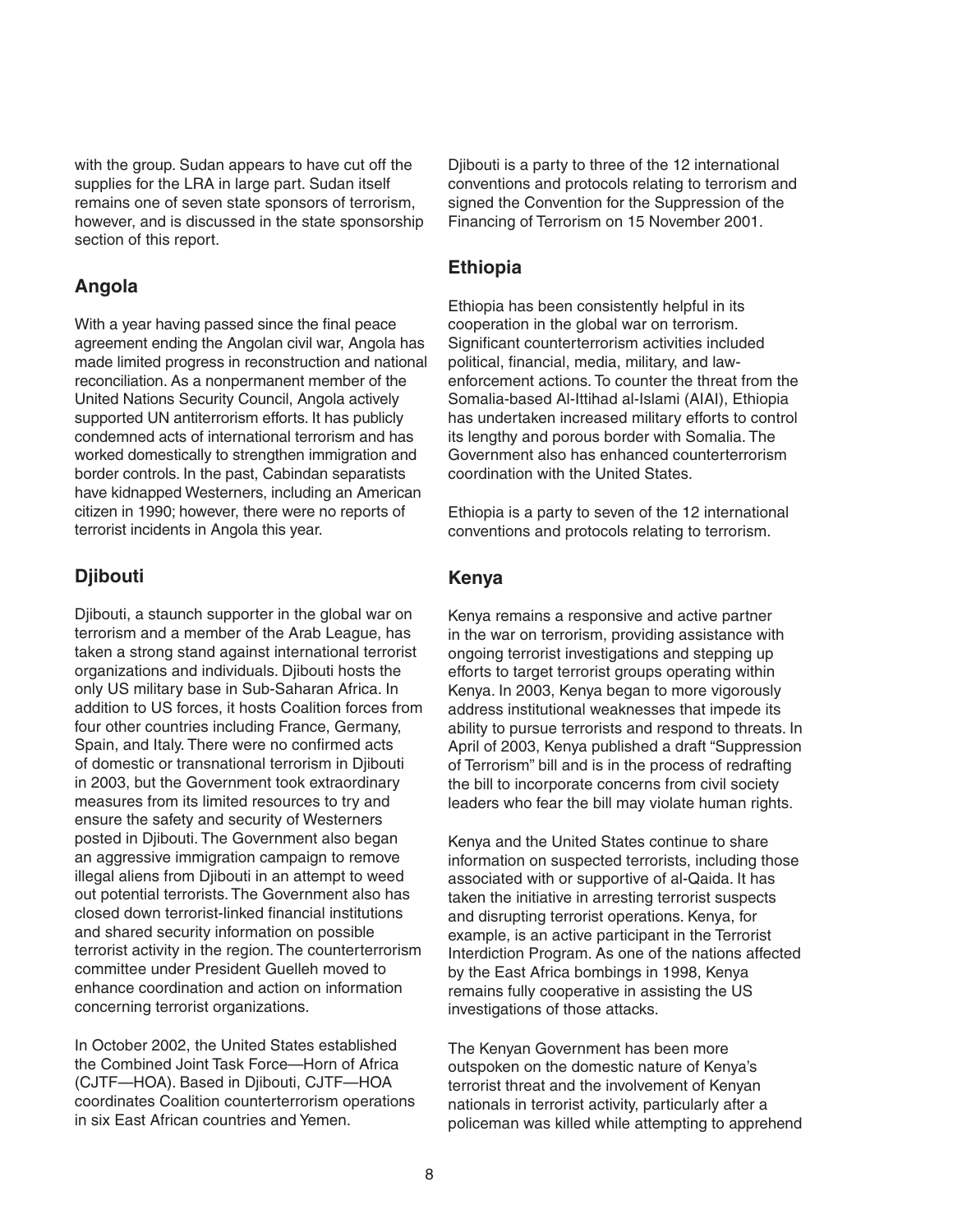

Mohamed Kubwa, Aboud Rogo Mohamed, Said Saggar Ahmed, and Mohamed Kubwa Seif, Kenyan suspects charged with murder in a suicide bomb attack on an Israeli-owned hotel in Mombasa, Kenya, wait in the courtroom's dock during their trial in Nairobi, 8 July 2003.

suspected terrorists in August 2003. Kenyan Cabinet ministers, some of whom had earlier downplayed the terrorist presence in Kenya, have called for communities to be vigilant in looking for terrorists working in their midst. Courageous leadership combined with success in revealing and disrupting terrorist activity has contributed to a nationwide change of attitude toward terrorism in 2003.

Kenya has ratified all 12 international counterterrorism conventions and protocols.

#### **Mali**

Mali has taken consistent and active steps to combat terrorism and has been particularly responsive on terrorist financing issues. The Government, for example, regularly distributes terrorist finance watch lists to the banking system.

The Malian Government has been receptive to the idea of strengthening its borders and is the key recipient of the Pan-Sahel Initiative, which is primarily focused on common border-security issues with Chad, Niger, Mali, and Mauritania. There were no acts of terrorism against US interests in Mali during 2003. However, the Government was actively involved in the freeing of European tourists in northern Mali who had been kidnapped in Algeria by the Algeria-based terrorist group the Salafist Group for Preaching and Combat.

Mali has ratified all 12 UN conventions and protocols relating to terrorism.

#### **Nigeria**

Nigeria remained committed to the global war against terrorism and has continued diplomatic efforts in both global and regional forums concerning counterterrorism issues. The President and other African heads of state founded the New Partnership for African Development—geared toward sustainable development in Africa—which has helped African countries combat terrorism.

Nigeria has been helping to monitor threats to US citizens living in Nigeria and has cooperated with the United States on tracking and freezing terrorists' assets. Nigeria's relatively large and complex banking sector, combined with widespread corruption, makes combating terrorism financing more difficult, however. The Government has actively shared information about the rise of radical Islam in Nigeria—home of Africa's largest Muslim population.

Nigeria is a party to six of the 12 international conventions and protocols relating to terrorism, including the Convention for the Suppression of the Financing of Terrorism.

## **Rwanda**

The Rwandan Government has continued to give full support to US-led efforts to combat terrorism. The Government has been responsive to US requests to eradicate terrorism financing and has increased surveillance of airports, border controls, and hotel registrations in an effort to identify potential terrorists. Rwanda established an intergovernmental counterterrorism committee and has an antiterrorism section in its police intelligence unit.

During 2003, the Government aggressively pursued the Democratic Forces for the Liberation of Rwanda, formerly known as the Army for the Liberation of Rwanda (ALIR), an armed rebel force composed of former soldiers and supporters of the previous government that orchestrated the genocide in 1994. The group, which operates in the Democratic Republic of the Congo, employs terrorist tactics. In 1999, ALIR was responsible for the kidnapping and murder of nine persons, including two US tourists in Bwindi Park. With the assistance of Rwandan authorities in 2003, three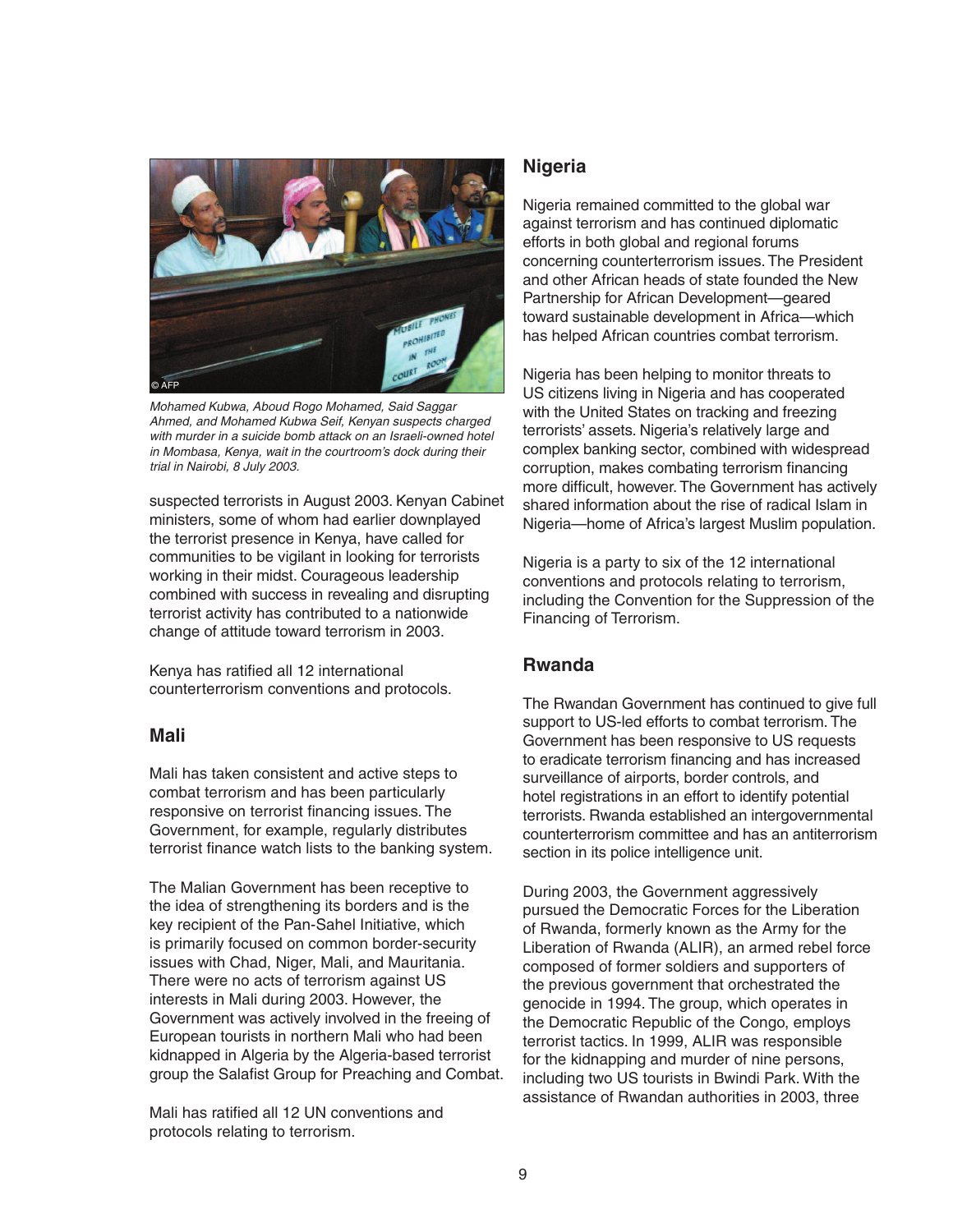suspects in the attack were transferred to the United States for prosecution, and other evidence was obtained through interviews with witnesses.

Rwanda is a party to eight of the 12 international counterterrorism conventions and protocols.

# **Sierra Leone**

The Government of Sierra Leone has cooperated in the struggle against terrorism. The Revolutionary United Front, essentially dismantled by the imprisonment of its leader Foday Sankoh in 2001, has disappeared as a terrorist organization, although some of its former members have organized into a political party that has attracted a small following. Allegations of West African and particularly Sierra Leonean diamonds being used by al-Qaida to finance terrorism have not been proven.

The government of Sierra Leone is a party to seven of the 12 international conventions and protocols relating to terrorism.

# **Somalia**

Somalia's lack of a functioning central government; protracted state of violent instability; and long coastline, porous borders, and proximity to the Arabian Peninsula make it a potential location for international terrorists seeking a transit or launching point to conduct operations elsewhere. Regional efforts to bring about a national reconciliation and establish peace and stability in Somalia were ongoing in 2003. The US Government does not have official relations with any entity in Somalia. Although the ability of Somali entities to carry out counterterrorism activities is constrained, some have taken limited actions in this direction.

Members of the Somali-based AIAI have committed terrorist acts in the past, primarily in Ethiopia. AIAI was originally formed in the early 1990s with a goal of creating an Islamic state in Somalia. In recent years, AIAI has become highly factionalized, and its membership is difficult to define. Some elements of AIAI continue to pose a regional domestic threat, other factions may be targeting Western interests in the region, while still other elements are concerned with humanitarian

issues. At least one faction is sympathetic to al-Qaida and has provided assistance to its members.

Somalia has signed, but has yet to become a party to, the Convention for the Suppression of the Financing of Terrorism.

# **South Africa**

South Africa has taken a number of actions in 2003 as part of the global war on terrorism. It has declared its support for the antiterrorism Coalition and has shared financial, law-enforcement, and intelligence information with the United States. Approximately one year after President Mbeki signed into law the Financial Intelligence Center legislation, the center is focusing on suspicious transaction reports and plans to broaden its services in the coming year.

Parliament's National Assembly adopted broad antiterrorism legislation entitled Protection of Constitutional Democracy Against Terrorists and Related Activities Bill. The measure is expected to pass the bicameral legislature in early 2004. Despite initial opposition to previous versions of the bill, all South African political parties supported the final version.

Public and private statements by South Africa have been supportive of US counterterrorism efforts. President Mbeki has, on several occasions, voiced his opinion that there is no justification for terrorism.

In the past year, South Africa acceded to four United Nations antiterrorism conventions, making South Africa a party to nine of the 12 UN antiterrorism conventions.

## **Tanzania**

Tanzania continues to be a supportive partner in the global war against terrorism. It has cooperated on several multiyear programs to build lawenforcement capacity, enhance border security, improve civil aviation security, and combat money laundering and terrorist finance.